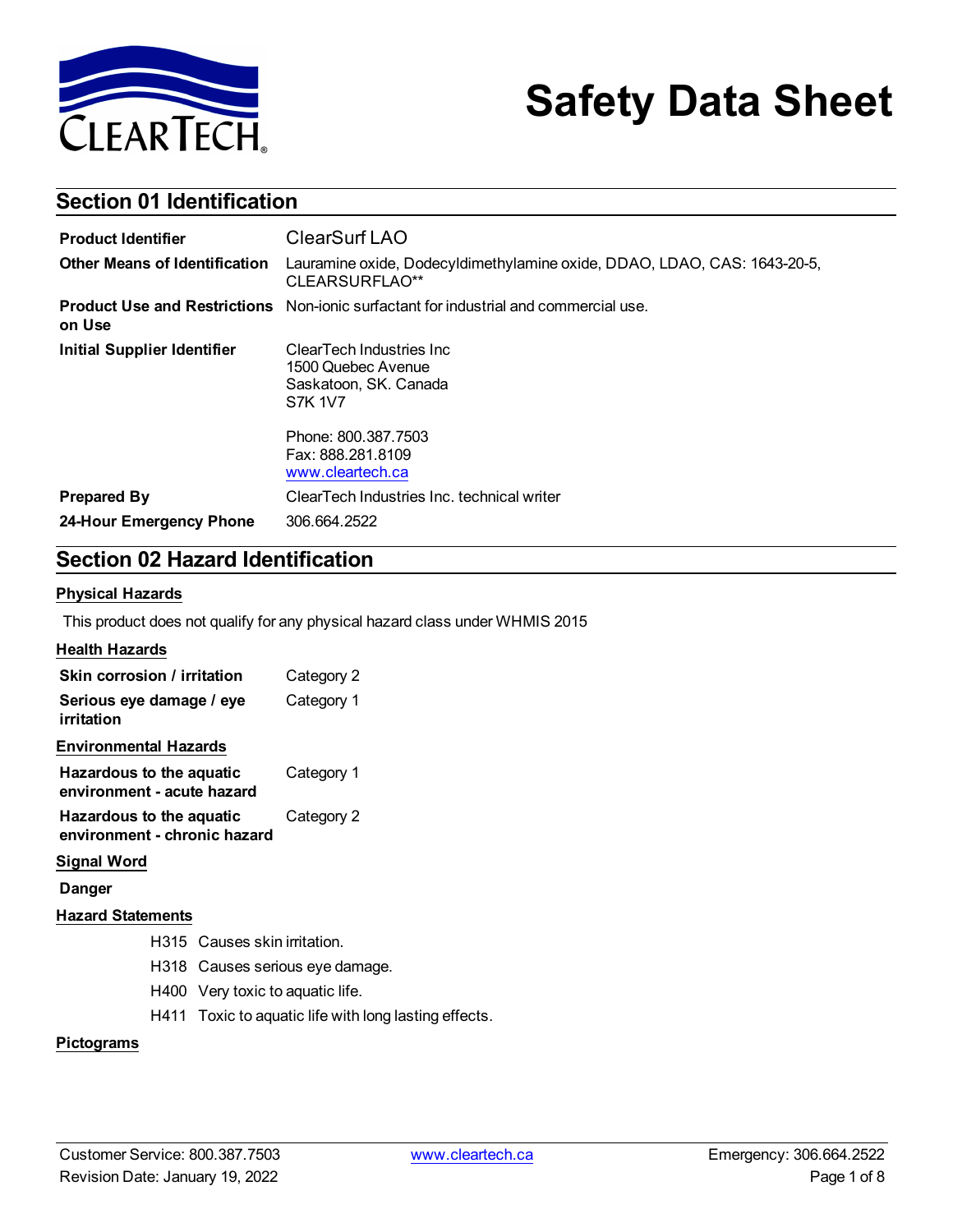## **Safety Data Sheet** ClearSurf LAO



#### **Precautionary Statements**

#### **Prevention**

- P264 Wash affected body parts thoroughly after handling.
- P273 Avoid release to the environment.
- P280 Wear protective gloves, eye protection, face protection

#### **Response**

| P303 P352 P332 IF ON SKIN (or hair): Wash with plenty of water. If skin irritation occurs: Get medical advice /<br>P313 P362 P364 attention. Take off contaminated clothing and wash it before reuse. |
|-------------------------------------------------------------------------------------------------------------------------------------------------------------------------------------------------------|
| P305 P351 P338 IF IN EYES: Rinse cautiously with water for several minutes. Remove contact lenses, if present<br>P310 and easy to do. Continue rinsing. Immediately call a POISON CENTER or doctor.   |
| P391 Collect spillage.                                                                                                                                                                                |

#### **Disposal**

P501 Dispose of contents / container in accordance with all federal, provincial and / or local regulations including the Canadian Environmental Protection Act.

#### **Hazards Not Otherwise Classified**

Not available

#### **Supplemental Information**

Not available

### **Section 03 Composition / Information on Ingredients**

#### **Hazardous Ingredients:**

| <b>Chemical name</b>            | Common name(s)       | <b>CAS number</b> | Concentration (w/w%) |
|---------------------------------|----------------------|-------------------|----------------------|
| N, N-dimethyldodecanamine oxide | Lauramine Oxide, LAO | 1643-20-5         | 28-32%               |

### **Section 04 First-Aid Measures**

#### **Description of necessary first-aid measures**

| Inhalation Remove source of exposure or move person to fresh air and keep comfortable for breathing. Call a POISON |
|--------------------------------------------------------------------------------------------------------------------|
| CENTER or doctor if you feel unwell.                                                                               |

**Ingestion** Rinse mouth. Get medical advice / attention if you feel unwell or are concerned.

- **Skin contact** Avoid direct contact. Wear chemical protective clothing, if necessary. Take off immediately contaminated clothing, shoes and leather goods. Rinse skin with lukewarm, gently flowing water / shower for 15 to 20 minutes. Get medical advice / attention. Wash contaminated clothing before re-use, or discard.
- **Eye contact** Remove source of exposure or move person to fresh air. Rinse eyes cautiously with lukewarm, gently flowing water for several minutes, while holding the eyelids open. Remove contact lenses, if present and easy to do. Continue rinsing for 30 minutes. Take care not to rinse contaminated water into the unaffected eye or onto the face. Immediately call a POISON CENTER or doctor.

#### **Most important symptoms and effects, both acute and delayed**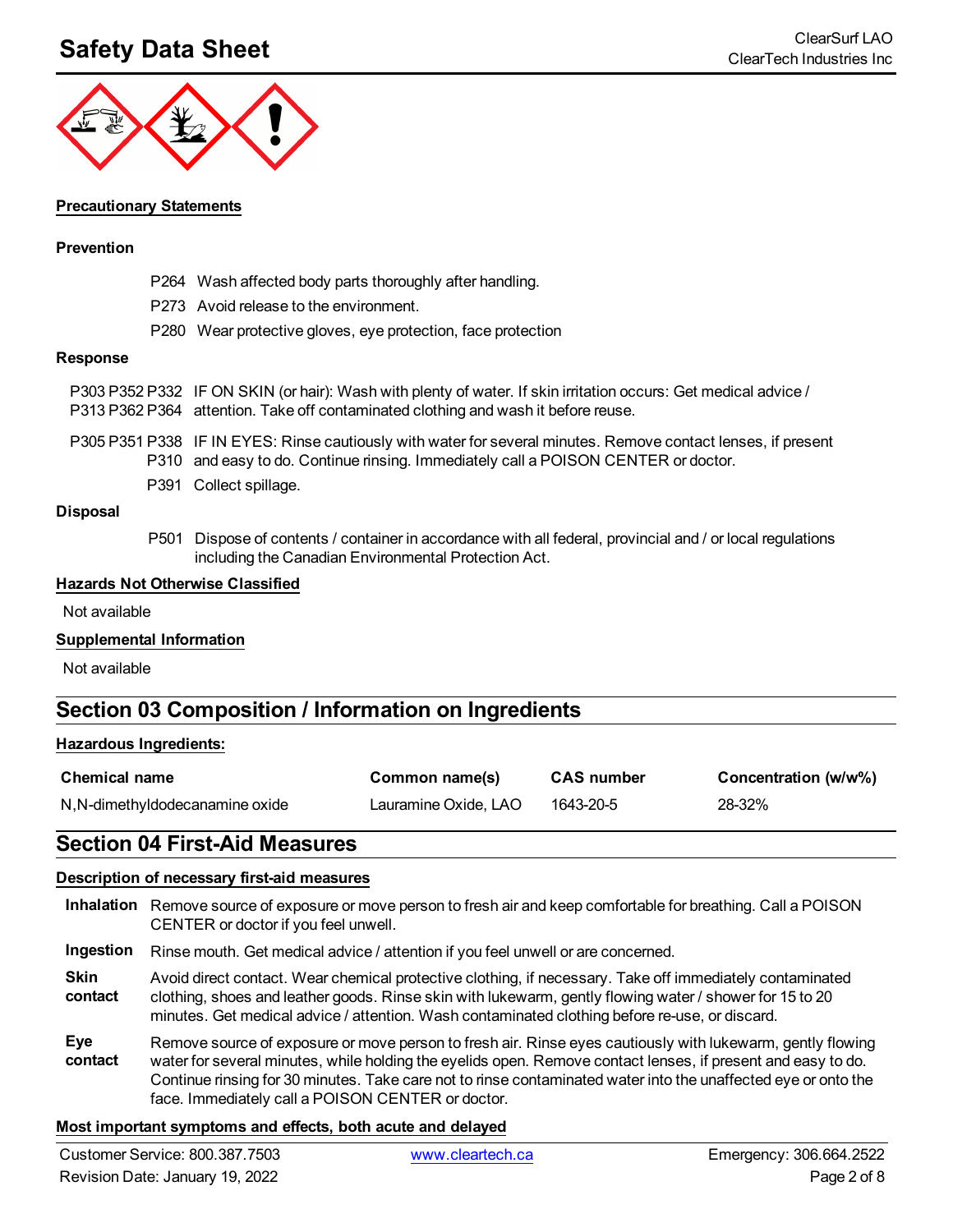# **Safety Data Sheet** ClearSurf LAO

| Inhalation          | May cause respiratory irritation.                                                            |
|---------------------|----------------------------------------------------------------------------------------------|
| Ingestion           | May cause discomfort or nausea.                                                              |
| <b>Skin contact</b> | Causes skin irritation.                                                                      |
| Eye contact         | Causes serious eye damage.                                                                   |
|                     | <b>Further information</b> For further information see Section 11 Toxicological Information. |

### **Section 05 Fire Fighting Measures**

| Suitable extinguishing media                      | Extinguish fire using extinguishing agents suitable for the surrounding fire.                                                         |
|---------------------------------------------------|---------------------------------------------------------------------------------------------------------------------------------------|
| Unsuitable extinguishing<br>media                 | Water jets are not recommended in fires involving chemicals.                                                                          |
| the chemical                                      | Specific hazards arising from In the event of a fire oxides of carbon and nitrogen, ammonia and hydrogen peroxide may be<br>released. |
| Special protective equipment<br>for fire-fighters | Wear NIOSH-approved self-contained breathing apparatus and chemical-protective<br>clothing.                                           |

### **Section 06 Accidental Release Measures**

| <b>Personal Precautions /</b><br><b>Protective Equipment /</b><br><b>Emergency Procedures</b> | Wear appropriate personal protective equipment (See Section 08 Exposure Controls and<br>Personal Protection). Stay upwind, ventilate area.                                                                                                                                                                                                      |
|-----------------------------------------------------------------------------------------------|-------------------------------------------------------------------------------------------------------------------------------------------------------------------------------------------------------------------------------------------------------------------------------------------------------------------------------------------------|
| <b>Environmental Precautions</b>                                                              | Do NOT let this chemical enter the environment. Prevent material from entering waterways,<br>sewers or confined spaces. Notify local health and wildlife officials. Notify operators of<br>nearby water intakes.                                                                                                                                |
| <b>Methods and Materials for</b><br><b>Containment and Cleaning</b><br>Up                     | SMALL SPILLS: Stop or reduce leak if safe to do so. Clean up spill with non-reactive<br>absorbent and place in suitable, covered, labeled containers. Flush area with water.<br>Contaminated absorbent material may pose the same hazards as the spilled product.<br>LARGE SPILLS: Contact fire and emergency services and supplier for advice. |

### **Section 07 Handling and Storage**

|                                    | <b>Precautions for Safe Handling</b> Use proper equipment for lifting and transporting all containers. Use sensible industrial<br>hygiene and housekeeping practices. Wash thoroughly after handling. Avoid all situations<br>that could lead to harmful exposure.                                     |
|------------------------------------|--------------------------------------------------------------------------------------------------------------------------------------------------------------------------------------------------------------------------------------------------------------------------------------------------------|
|                                    | Inspect containers for damage or leaks before handling. If the original label is damaged or<br>missing replace with a workplace label. Have suitable emergency equipment for fires, spills<br>and leaks readily available.                                                                             |
| <b>Conditions for Safe Storage</b> | Store in a cool, dry, well-ventilated area, away from heat sources and incompatible<br>materials. Always store in original labeled container. Keep containers tightly closed when<br>not in use and when empty. Empty containers may contain hazardous residues. Protect<br>label and keep it visible. |
| <b>Incompatibilities</b>           | Strong oxidizing agents, such as nitric acid and permanganates.                                                                                                                                                                                                                                        |

### **Section 08 Exposure Controls and Personal Protection**

#### **Exposure limits**

There are no known exposure limits for this product.

### **Engineering controls**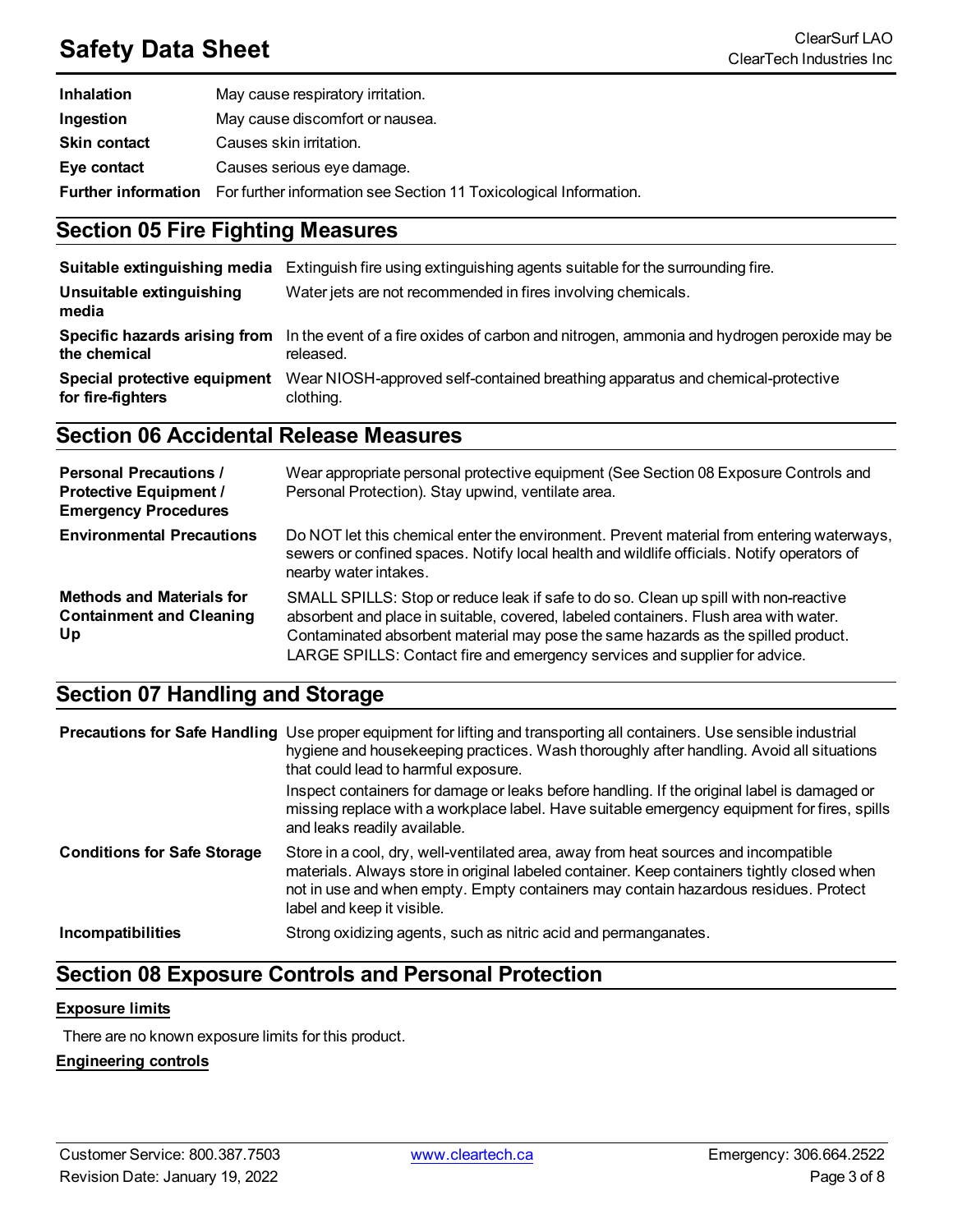| <b>Ventilation Requirements</b> | Mechanical ventilation (dilution or local exhaust), process or personnel enclosure and<br>control of process conditions should be provided in accordance with all fire codes and<br>regulatory requirements. Supply sufficient replacement air to make up for air removed by<br>exhaust systems. |
|---------------------------------|--------------------------------------------------------------------------------------------------------------------------------------------------------------------------------------------------------------------------------------------------------------------------------------------------|
| <b>Other</b>                    | A soak hose and eyewash station or emergency shower and eyewash station should be<br>available, tested, and be in close proximity to the product being handled in accordance with<br>provincial regulations.                                                                                     |

#### **Protective equipment**

The following are recommendations only. It is the responsibility of the employer / user to conduct a hazard assessment of the process in which this product being used and determine the proper engineering controls and PPE for their process. Additional regulatory and safety information should be sought from local authorities and, if needed, a professional industrial hygienist.

| Eye and face protection       | Where there is potential eye or face exposure, tightly fitting safety goggles and a face shield<br>or a full face respirator or similar protective equipment which protects the wearer's face and<br>eyes are recommended. Contact lenses are not recommended; they may contribute to<br>severe eye injury.                                                                                                                                                                                                                                                   |
|-------------------------------|---------------------------------------------------------------------------------------------------------------------------------------------------------------------------------------------------------------------------------------------------------------------------------------------------------------------------------------------------------------------------------------------------------------------------------------------------------------------------------------------------------------------------------------------------------------|
| Hand and body protection      | Disposable latex or nitrile gloves are recommended to prevent incidental contact. Butyl<br>rubber, neoprene, or PVC skin protection is recommended for extended contact. Leather<br>gloves are not recommended for chemical protection. Refer to manufacturer's<br>specifications for breakthrough times and permeability information; note that breakthrough<br>times and permeability vary with temperature, application and age of material. Continued<br>use of contaminated safety gear or clothing is not recommended; wash before reuse or<br>discard. |
| <b>Respiratory protection</b> | In case of insufficient ventilation wear suitable respiratory equipment.                                                                                                                                                                                                                                                                                                                                                                                                                                                                                      |
| <b>Thermal hazards</b>        | Not available                                                                                                                                                                                                                                                                                                                                                                                                                                                                                                                                                 |

### **Section 09 Physical and Chemical Properties**

### **Appearance**

| <b>Physical state</b>                      | Liquid                     |
|--------------------------------------------|----------------------------|
| Colour                                     | Colourless to light yellow |
| Odour                                      | Not available              |
| Odour threshold                            | Not available              |
| <b>Property</b>                            |                            |
| рH                                         | 6-9 @ 10%                  |
| Melting point / freezing point             | Not available              |
| Initial boiling point and<br>boiling range | >100 °C                    |
| <b>Flash point</b>                         | Not available              |
| <b>Evaporation rate</b>                    | Not available              |
| <b>Flammability</b>                        | Not applicable             |
| Upper flammable limit                      | Not available              |
| Lower flammable limit                      | Not available              |
| Vapour pressure                            | Not available              |
| <b>Vapour density</b>                      | Not available              |
| <b>Relative density</b>                    | Not applicable             |
| Solubility                                 | Soluble in water           |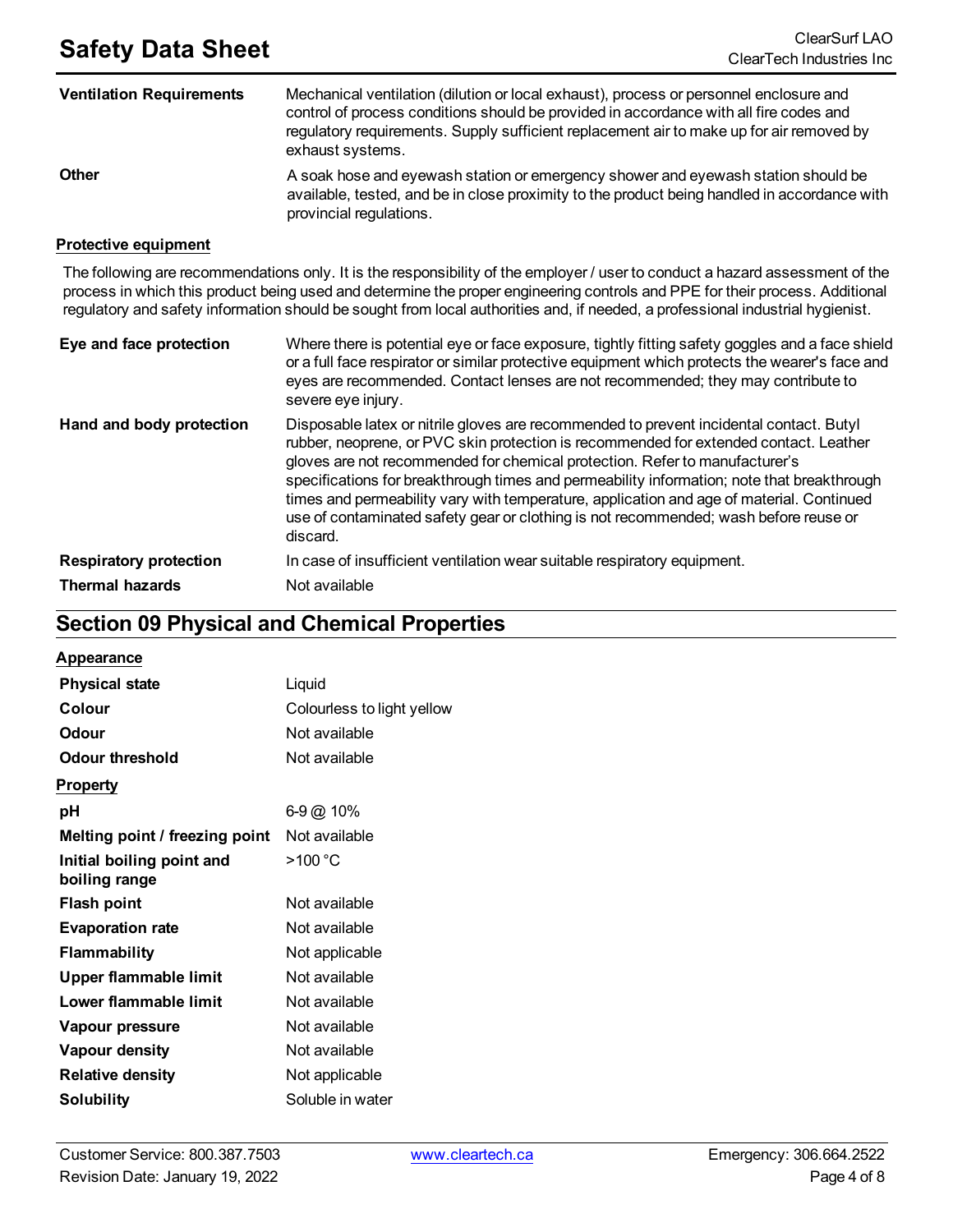# **Safety Data Sheet**<br>ClearTech Industries Inc.

| Partition coefficient: n-<br>octanol/water | Not available                |
|--------------------------------------------|------------------------------|
| <b>Auto-ignition temperature</b>           | Not available                |
| <b>Decomposition temperature</b>           | Not available                |
| Viscosity                                  | Not available                |
| <b>Specific gravity</b>                    | $0.96 \pm 0.01$ g/mL @ 20 °C |
| <b>Particle characteristics</b>            | Not applicable               |
| <b>Formula</b>                             | $C_{12}H_{25}NO(CH_3)_2$     |
| Molecular weight                           | 229.408 g/mol                |

### **Section 10 Stability and Reactivity**

| Reactivity                                   | Not available                                                                                      |  |  |
|----------------------------------------------|----------------------------------------------------------------------------------------------------|--|--|
| <b>Stability</b>                             | This product is stable if stored according to the recommendations in Section 07.                   |  |  |
| <b>Possibility of hazardous</b><br>reactions | Hazardous polymerization is not known to occur.                                                    |  |  |
| <b>Conditions to avoid</b>                   | Avoid contact with incompatible materials.                                                         |  |  |
| Incompatible materials                       | Strong oxidizing agents, such as nitric acid and permanganates.                                    |  |  |
| <b>Hazardous decomposition</b><br>products   | Thermal decomposition may produce oxides of carbon and nitrogen, ammonia and<br>hydrogen peroxide. |  |  |

### **Section 11 Toxicological Information**

### **Acute Toxicity (LD50 / LC50 values)**

| Component               | Route  | <b>Species</b> | Value             | <b>Exposure time</b> |
|-------------------------|--------|----------------|-------------------|----------------------|
| Acute toxicity estimate | Oral   | Rat            | $>2,000$ mg/kg bw |                      |
|                         | Dermal | Rat            | >2,000 mg/kg bw   |                      |

#### **Toxic Health Effect Summary**

| <b>Chemical</b><br>characteristics | No known effects                                                                                           |
|------------------------------------|------------------------------------------------------------------------------------------------------------|
| <b>Skin</b>                        | Causes skin irritation.                                                                                    |
| Ingestion                          | May cause discomfort or nausea.                                                                            |
| <b>Inhalation</b>                  | May cause respiratory irritation.                                                                          |
| Eye contact                        | Causes serious eye damage.                                                                                 |
| <b>Sensitization</b>               | This product and its components at their listed concentration have no known sensitizing effects.           |
| <b>Mutagenicity</b>                | This product and its components at their listed concentration have no known mutagenic effects.             |
| Carcinogenicity                    | This product and its components at their listed concentration have no known carcinogenic effects.          |
| Reproductive<br>toxicity           | This product and its components at their listed concentration have no known reproductive effects.          |
| Specific organ<br>toxicity         | This product and its components at their listed concentration have no known effects on specific<br>organs. |
| <b>Aspiration hazard</b>           | Not available                                                                                              |
| <b>Synergistic</b><br>materials    | Not available                                                                                              |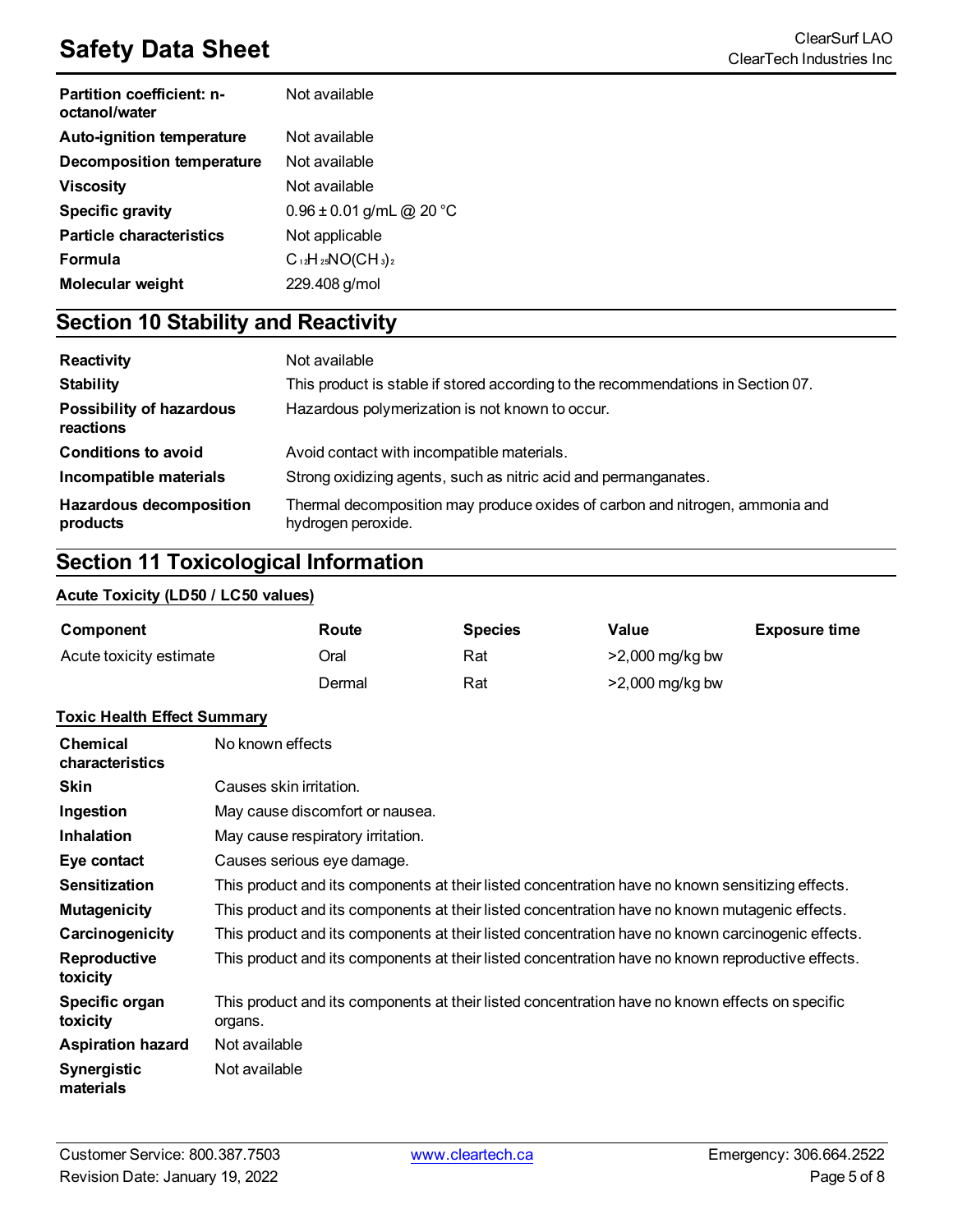### **Section 12 Ecological Information**

### **Ecotoxicity**

| <b>Component</b>        | <b>Type</b>                                                                                               | <b>Species</b>           | Value              | <b>Exposure Time</b> |
|-------------------------|-----------------------------------------------------------------------------------------------------------|--------------------------|--------------------|----------------------|
| Lauramine oxide         | LC50                                                                                                      | Fish                     | 31.8 mg/L          | 96 hours             |
|                         | <b>EC50</b>                                                                                               | Aquatic<br>invertabrates | $3.43$ mg/L        | 48 hours             |
|                         | EC <sub>50</sub>                                                                                          | Algea                    | $0.2 \text{ mg/L}$ | 72 hours             |
| <b>Biodegradability</b> | The domestic substance list categorizes all of the components of this product as non-<br>persistent.      |                          |                    |                      |
| <b>Bioaccumulation</b>  | The domestic substance list categorizes all of the components of this product as non-<br>bioaccumulative. |                          |                    |                      |
| <b>Mobility</b>         | This product is water soluble, is not predicted to adsorb to soil and may contaminate ground<br>water.    |                          |                    |                      |
| Other adverse effects   | Not available                                                                                             |                          |                    |                      |

### **Section 13 Disposal Considerations**

| <b>Waste From Residues /</b>  | Dispose in accordance with all federal, provincial, and local regulations including the                                                                                     |  |  |
|-------------------------------|-----------------------------------------------------------------------------------------------------------------------------------------------------------------------------|--|--|
| <b>Unused Products</b>        | Canadian Environmental Protection Act.                                                                                                                                      |  |  |
| <b>Contaminated Packaging</b> | Do not remove label, follow label warnings even after the container is empty. Empty<br>containers should be recycled or disposed of at an approved waste handling facility. |  |  |

### **Section 14 Transport Information**

| UN number                                  | UN3082                                                                                                                                                                                                                                                                                                                                                                                                                                                                                                                                                                |  |  |
|--------------------------------------------|-----------------------------------------------------------------------------------------------------------------------------------------------------------------------------------------------------------------------------------------------------------------------------------------------------------------------------------------------------------------------------------------------------------------------------------------------------------------------------------------------------------------------------------------------------------------------|--|--|
| UN proper shipping name<br>and description | ENVIRONMENTALLY HAZARDOUS SUBSTANCE, LIQUID, N.O.S.<br>(Lauramine Oxide)                                                                                                                                                                                                                                                                                                                                                                                                                                                                                              |  |  |
| <b>Transport hazard class(es)</b>          | 9                                                                                                                                                                                                                                                                                                                                                                                                                                                                                                                                                                     |  |  |
| Packing group                              | $\mathbf{III}$                                                                                                                                                                                                                                                                                                                                                                                                                                                                                                                                                        |  |  |
| <b>Excepted quantities</b>                 | 5L                                                                                                                                                                                                                                                                                                                                                                                                                                                                                                                                                                    |  |  |
| <b>Environmental hazards</b>               | Listed as a marine pollutant under Canadian TDG Regulations, schedule III.                                                                                                                                                                                                                                                                                                                                                                                                                                                                                            |  |  |
| <b>Special precautions</b>                 | 16 (1) The technical name of at least one of the most dangerous substances that<br>predominantly contributes to the hazard or hazards posed by the dangerous goods must be<br>shown, in parentheses, on the shipping document following the shipping name in<br>accordance with clause $3.5(1)(c)(ii)(A)$ of Part 3 (Documentation). The technical name must<br>also be shown, in parentheses, on a small means of containment or on a tag following the<br>shipping name in accordance with subsections 4.11(2) and (3) of Part 4 (Dangerous Goods<br>Safety Marks). |  |  |
|                                            | 99 (1) Mixtures of solids that are not dangerous goods and liquids or solids that are UN3077,<br>ENVIRONMENTALLY HAZARDOUS SUBSTANCE, SOLID, N.O.S., or UN3082,<br>ENVIRONMENTALLY HAZARDOUS SUBSTANCE, LIQUID, N.O.S., may be handled,<br>offered for transport or transported as UN3077 if there is no visible liquid when the<br>dangerous goods are loaded into a means containment and during transport.                                                                                                                                                         |  |  |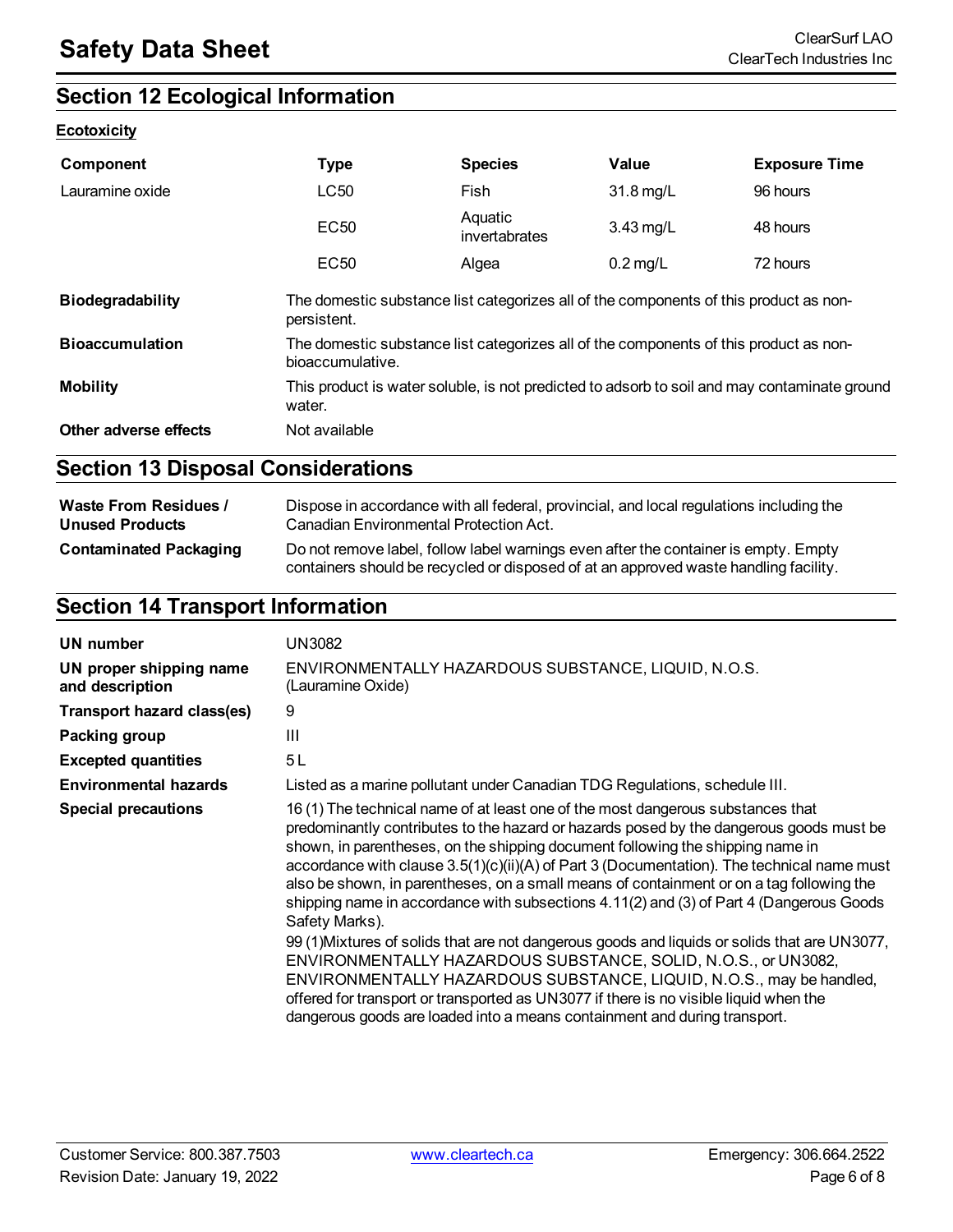|                               |                                                     | release of the dangerous goods that could endanger public safety.                                                                                                        | 99 (2) These Regulations, except for Part 1 (Coming into Force, Repeal, Interpretation,<br>General Provisions and Special Cases) and Part 2 (Classification), do not apply to the<br>handling, offering for transport or transporting of less than 450 kg of UN3077,<br>ENVIRONMENTALLY HAZARDOUS SUBSTANCE, SOLID, N.O.S., or less than 450 L<br>of UN3082, ENVIRONMENTALLY HAZARDOUS SUBSTANCE, LIQUID, N.O.S., on a<br>road vehicle or a railway vehicle. The dangerous goods must be contained in one or more<br>small means of containment designed, constructed, filled, closed, secured and maintained<br>so that under normal conditions of transport, including handling, there will be no accidental |
|-------------------------------|-----------------------------------------------------|--------------------------------------------------------------------------------------------------------------------------------------------------------------------------|----------------------------------------------------------------------------------------------------------------------------------------------------------------------------------------------------------------------------------------------------------------------------------------------------------------------------------------------------------------------------------------------------------------------------------------------------------------------------------------------------------------------------------------------------------------------------------------------------------------------------------------------------------------------------------------------------------------|
| <b>Transport in bulk</b>      | ERAP index: not available                           |                                                                                                                                                                          |                                                                                                                                                                                                                                                                                                                                                                                                                                                                                                                                                                                                                                                                                                                |
|                               | MARPOL 73/78 and IBC Code:<br>Pollution category: X | Product name: Alkyl (C12+) dimethylamine                                                                                                                                 |                                                                                                                                                                                                                                                                                                                                                                                                                                                                                                                                                                                                                                                                                                                |
|                               |                                                     |                                                                                                                                                                          | the product is included in the Code because of both its safety and<br>pollution hazards.                                                                                                                                                                                                                                                                                                                                                                                                                                                                                                                                                                                                                       |
|                               |                                                     | Ship type: ship type 1                                                                                                                                                   |                                                                                                                                                                                                                                                                                                                                                                                                                                                                                                                                                                                                                                                                                                                |
|                               | Tank type: integral gravity tank                    |                                                                                                                                                                          |                                                                                                                                                                                                                                                                                                                                                                                                                                                                                                                                                                                                                                                                                                                |
|                               |                                                     | Tank vents: controlled venting                                                                                                                                           |                                                                                                                                                                                                                                                                                                                                                                                                                                                                                                                                                                                                                                                                                                                |
|                               | Tank<br>control:                                    | environmental no special requirements under this Code                                                                                                                    |                                                                                                                                                                                                                                                                                                                                                                                                                                                                                                                                                                                                                                                                                                                |
|                               | Electrical<br>equipment:                            | Temperature classes<br>Apparatus group<br>Flash point                                                                                                                    | no requirements<br>no requirements<br>flashpoint exceeding 60 °C                                                                                                                                                                                                                                                                                                                                                                                                                                                                                                                                                                                                                                               |
|                               |                                                     | Gauging: closed gauging                                                                                                                                                  |                                                                                                                                                                                                                                                                                                                                                                                                                                                                                                                                                                                                                                                                                                                |
|                               | Vapour detection: toxic vapours                     |                                                                                                                                                                          |                                                                                                                                                                                                                                                                                                                                                                                                                                                                                                                                                                                                                                                                                                                |
|                               | Fire protection: (AFFF)                             | regular foam; encompasses all foams that are not of an alcohol-<br>resistant type, including fluoro-protein and aqueous-film-forming foam<br>water-spray<br>dry chemical |                                                                                                                                                                                                                                                                                                                                                                                                                                                                                                                                                                                                                                                                                                                |
|                               | Emergency                                           | equipment see 14.3.1                                                                                                                                                     |                                                                                                                                                                                                                                                                                                                                                                                                                                                                                                                                                                                                                                                                                                                |
|                               | Specific and<br>requirements                        | operational 15.12, 15.17, 15.19                                                                                                                                          |                                                                                                                                                                                                                                                                                                                                                                                                                                                                                                                                                                                                                                                                                                                |
| <b>Additional information</b> | are secured in the closed position.                 |                                                                                                                                                                          | Secure containers (full or empty) during shipment and ensure all caps, valves, or closures                                                                                                                                                                                                                                                                                                                                                                                                                                                                                                                                                                                                                     |

**TDG PRODUCT CLASSIFICATION: This product has been classified on the preparation date specified at section 16** of this SDS, for transportation in accordance with the requirements of part 2 of the Transportation of Dangerous Goods Regulations. If applicable, testing and published test data regarding the classification of this product are **listed in the references at section 16 of this SDS.**

### **Section 15 Regulatory Information.**

**NOTE: THE PRODUCT LISTED ON THIS SAFETY DATA SHEET HAS BEEN CLASSIFIED IN ACCORDANCE WITH THE HAZARD CRITERIA OF THE CANADIAN HAZARDOUS PRODUCTS REGULATIONS. THIS SAFETY DATA SHEET CONTAINS ALL INFORMATION REQUIRED BY THOSE REGULATIONS.**

All components of this product appear on the domestic substance list.